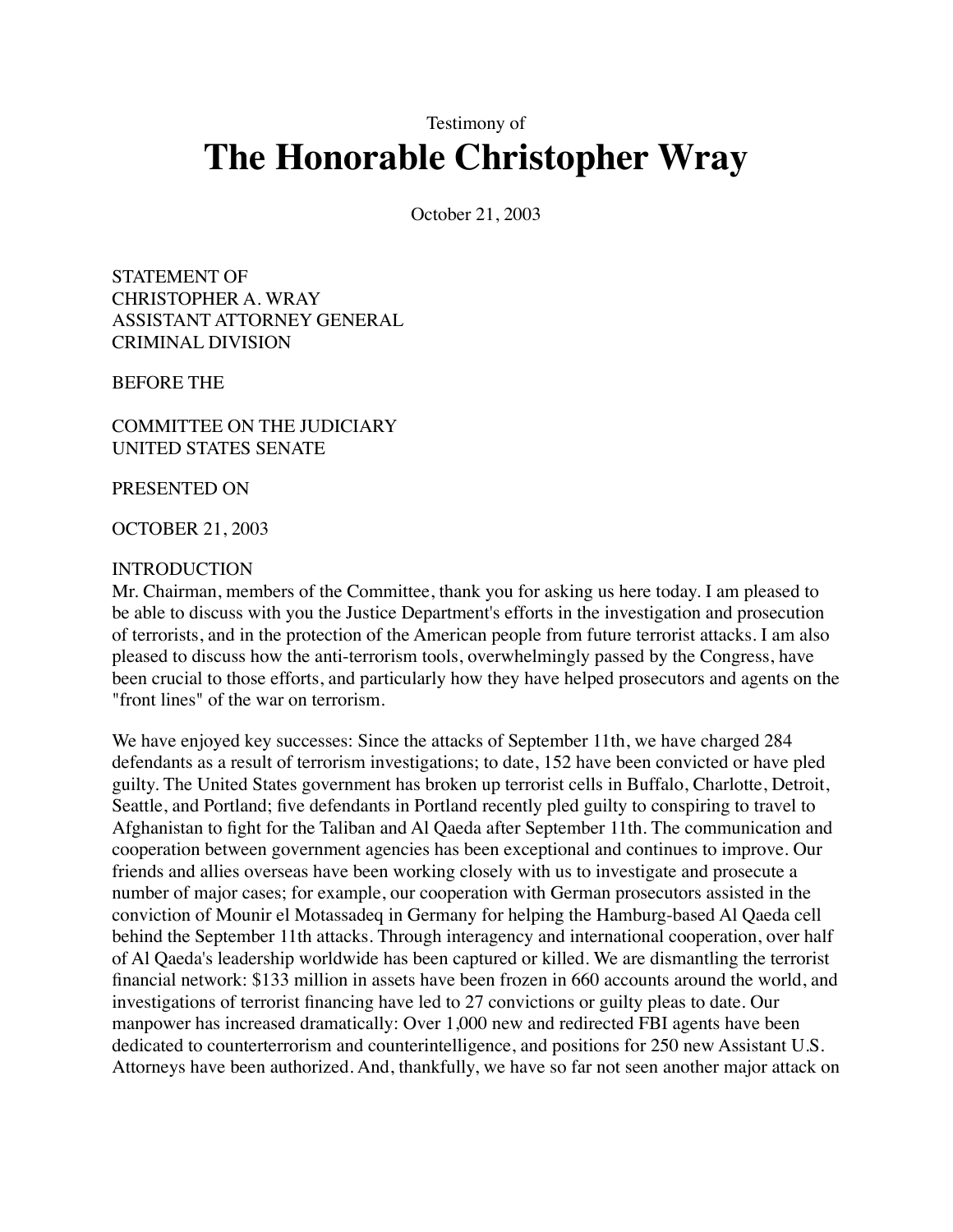American soil since September 11, 2001, though we are all aware that our enemies continue to plot such attacks and will not willingly give up trying to strike us at home.

The Patriot Act has been vital to our success, and this Committee should be proud of its role in passing this critical legislation. Of particular importance, the Act has improved communication and information sharing among the agencies tasked with fighting terrorism, allowed law enforcement to adapt to terrorists' technologically sophisticated methods, and given investigators and prosecutors stronger tools to identify, pursue, disrupt, prosecute, and punish terrorists. The capabilities afforded to us by the Patriot Act have been and will continue to be critical in bringing terrorists to justice and in ensuring the safety of our country against terrorist attacks.

## Information Sharing

Two of the Patriot Act's most important provisions helped to knock down barriers that had limited law enforcement officials from sharing information with the intelligence and military communities. Before passage of the Patriot Act, many statutory provisions had been interpreted to require these groups to form two separate huddles that could not readily talk to each other; as a result, the collective defense against terrorism was weaker than it should have been. As the recent 9/11 Congressional Joint Inquiry Report confirms, before September 11th our capacity to "connect the dots" was hampered by the difficulty of coordinating throughout our own government. Now, criminal investigative information that contains foreign intelligence or counterintelligence, including grand jury and wiretap information, may be shared with national security and intelligence officials. For example, during the investigation and prosecution of several significant terrorism cases (including the 1993 attack on the World Trade Center, the 1998 embassy bombings in Africa, the millennium bombing plot, and the 2000 attack on the U.S.S. Cole), the U.S. Attorney's Office in the Southern District of New York accumulated extensive intelligence and grand jury information that can aid, and has aided, many ongoing terrorist cases. Since the passage of the Patriot Act, that U.S. Attorney's Office has shared this wealth of terrorist information with intelligence and law enforcement agencies, helping them further their own investigations.

Similarly, information obtained under the Foreign Intelligence Surveillance Act (FISA) is now shared far more readily between criminal and intelligence officials. This ability to review the complete scope of information applies retrospectively as well as to developing investigations. Thus, the Attorney General has instructed all U.S. Attorneys to review intelligence materials for previously collected information that could support a criminal prosecution; as a result, thousands of intelligence documents have been reexamined, and many criminal investigations have been initiated or strengthened.

Such enhanced information sharing has proved effective: For example, it led directly to the indictment of Sami Al-Arian and other alleged members of the Palestinian Islamic Jihad (PIJ) in Tampa, Florida. PIJ is believed responsible for over 100 murders, including those of two young Americans in Israel: 20-year old Alisa Flatow, who was killed in a bus bombing, and 16-year old Shoshana Ben-Yishai, who was shot on the way home from school. Information sharing, along with close cooperation with Russian law enforcement, also contributed to the capture and indictment in New Jersey of Hemant Lekhani, the arms dealer charged with attempting to sell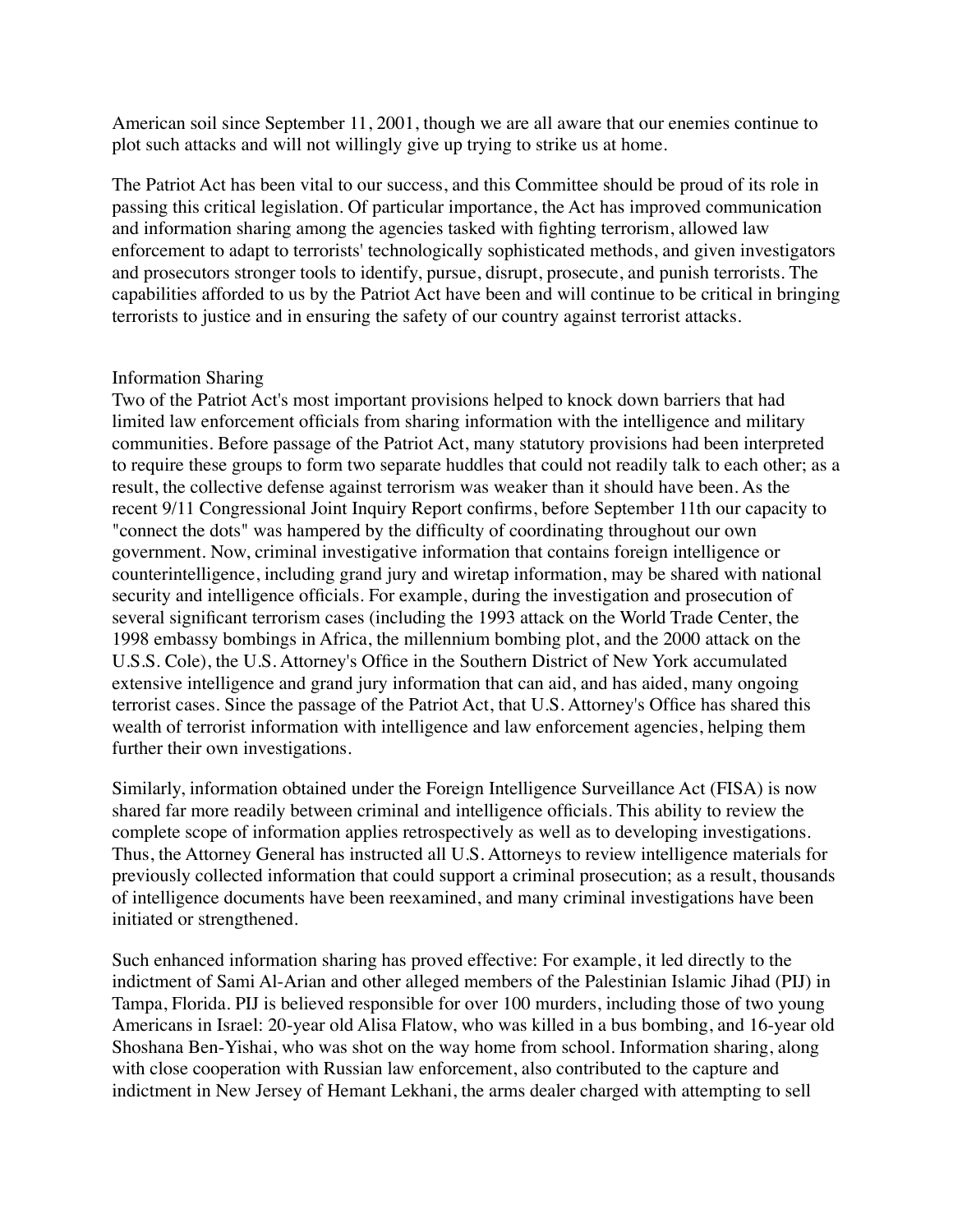shoulder-fired anti-aircraft missiles to terrorists for use against American targets. Information from previous intelligence investigations assisted in the criminal investigation of Ilyas Ali and his cohorts in San Diego, California, who have been charged with conspiring to exchange tons of hashish for anti-aircraft missiles, for sale to Al-Qaeda. This ability to share vital intelligence and law enforcement information has disrupted terrorist operations in their early stages, has led to more arrests and prosecutions for terrorism offenses, and ultimately saves American lives.

## Technology

The Patriot Act also brought the law up to date with current technology, so we no longer have to fight a digital-age battle with antique weapons. Terrorists, like drug dealers and other organized criminals, have employed modern technology to conduct and conceal their activities. They are now trained to thwart surveillance by rapidly changing cell phones. The Patriot Act simply leveled the playing field by allowing terrorism investigators to adapt to these methods. Section 216 clarified that the authority to use pen registers and trap-and-trace devices--long used for performing surveillance on phones--may be sought from a court for Internet communications. "Roving" wiretaps, when approved by a court, allow investigators to conduct electronic surveillance on a particular suspect, rather than a particular telephone. This technique has been used for over a decade to investigate ordinary crimes, including drug offenses and racketeering; thanks to the Patriot Act, terrorism investigators now have the same valuable tool.

## Stronger Tools

The Patriot Act has also given prosecutors and investigators stronger tools with which to deter and disrupt terrorist activity. For example, the Act increased the maximum sentences for a number of terrorism-related offenses, ensuring that convicted terrorists and supporters of terrorism are punished appropriately and kept incapacitated for a substantial period of time, and that others are deterred from committing or supporting terrorist acts. Strong penalties also now lead to more information and cooperation from those with links to terrorist operations. Since September 11th, we have obtained criminal plea agreements from a considerable number of individuals who must, and will continue to, cooperate with the government in its terrorist investigations.

The prosecution of Abdel-Ilah Elmardoudi and Karim Koubriti illustrates the Patriot Act's success in achieving these goals. After a lengthy trial, a jury convicted both of conspiring to provide material support to terrorists. Koubriti and Elmardoudi face up to ten and fifteen years in prison, respectively, for this offense; Elmardoudi faces a stiffer penalty because some of his criminal conduct, unlike Koubriti's, was committed after the Patriot Act was enacted.

Another important tool has been the court-approved delayed notice search warrant. This warrant allows investigators, with court approval, to delay notifying the target of a search for a limited time while the warrant is executed. Authority to delay notice can be used only upon the issuance of a court order in narrow circumstances, such as when delay is necessary to protect witnesses and cooperators, to avoid the disclosure of undercover operations, or to prevent the removal or destruction of evidence. This is a valuable tool, the use of which has long been upheld by courts nationwide in investigations of organized crime, drug offenses, and child pornography. The Patriot Act simply codified the case law in this area to provide certainty and nationwide consistency in terrorism and other criminal investigations. For example, in a recent narco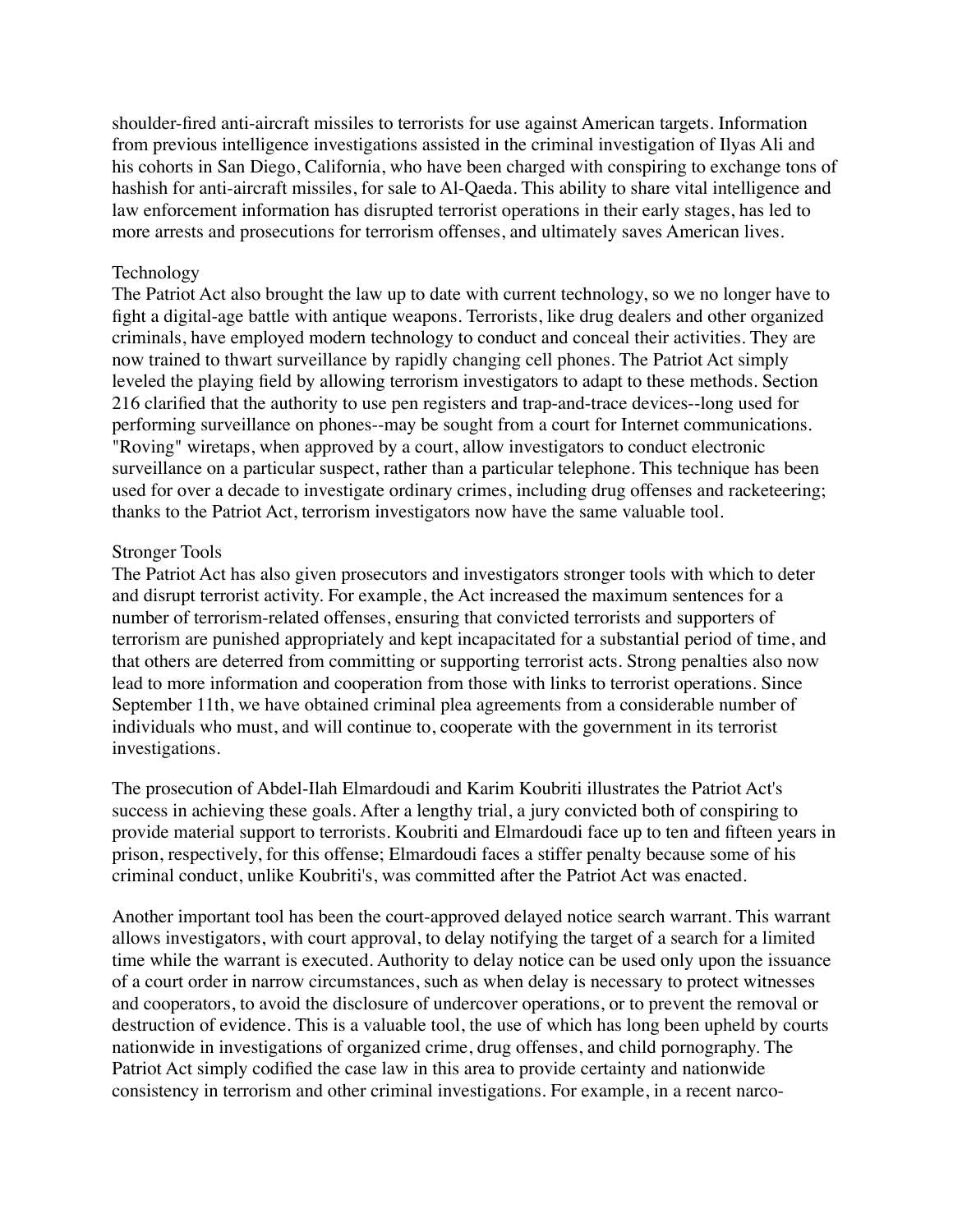terrorism case, a court issued a delayed notice warrant to search an envelope that had been mailed to the target of an investigation. The warrant allowed officials to continue the investigation without compromising an ongoing wiretap. The search confirmed that the target was funneling money to an affiliate of the Islamic Jihad terrorist organization in the Middle East. The target of the warrant was then charged and notified of the warrant. Similar warrants were also used in the investigation of a charity suspected of illegally channeling money abroad. Authority to delay notice can be used only upon the issuance of a court order in narrow circumstances, such as when delay is necessary to protect cooperators and witnesses, to avoid the disclosure of undercover operations, or to prevent the removal or destruction of evidence.

Several provisions of the Patriot Act that streamline procedures for terrorism investigations also have had profound effects. Before the Patriot Act, a court could only issue certain warrants--for example, those authorizing searches or the use of pen registers and trap-and-trace devices--that were enforceable within its own district. This created unnecessary delays and burdens when investigating terrorist networks, which often span a number of judicial districts; time-sensitive investigations were delayed by the need to obtain additional warrants in every district where terrorist activity was being investigated. The Patriot Act authorized courts to issue search warrants and pen register orders that are enforceable nationwide in terrorism investigations. For example, this aided authorities investigating Sami Omar Al-Hussayen, a Ph.D. candidate in computer science in Idaho who, according to the indictment, had set up a website promoting violent jihad for an organization in another state. The judge where the case was being brought, who was most familiar with the case, approved the search warrant; this allowed agents to execute simultaneous searches in different districts, thus preserving potential evidence. Such coordination is extremely important in cases where one suspect may be able to warn others of an impending search.

By fostering better information sharing, responding to advances in technology, and providing stronger tools for the investigation and prosecution of terrorists, the Patriot Act has been indispensable to our efforts to deter and disrupt terrorist activity. Anything that weakens the Patriot Act will seriously undermine our ability to prevent future acts of terrorism. One troubling proposal to do so is the Otter Amendment, recently passed by the House, which seeks to impair our use of delayed notice warrants. Under that amendment, terrorists may learn of our investigations before we can learn enough to identify and disrupt their plots. Premature notification of a search warrant can result in the intimidation of witnesses, physical injury -- even death -- destruction of evidence, and flight from prosecution. It would put us in a worse and less safe position than before the Patriot Act was enacted. I strongly oppose this and any other measure that will hamstring our front-line agents and prosecutors in the war on terrorism.

## DISPELLING MYTHS

The Patriot Act has come under fire recently from a number of groups. Unfortunately, their criticisms have in many instances misled the public as to what the Patriot Act enables the government to do. The resulting and persisting myths notwithstanding, the American people should know that almost all of the actions the Department takes under the Patriot Act are reviewed by independent federal judges. Moreover, to date, no provision of the Act has been held unconstitutional by any court. I believe that the Patriot Act has helped preserve and protect liberty and freedom, not erode them. By a nearly unanimous vote in this body, Senators agreed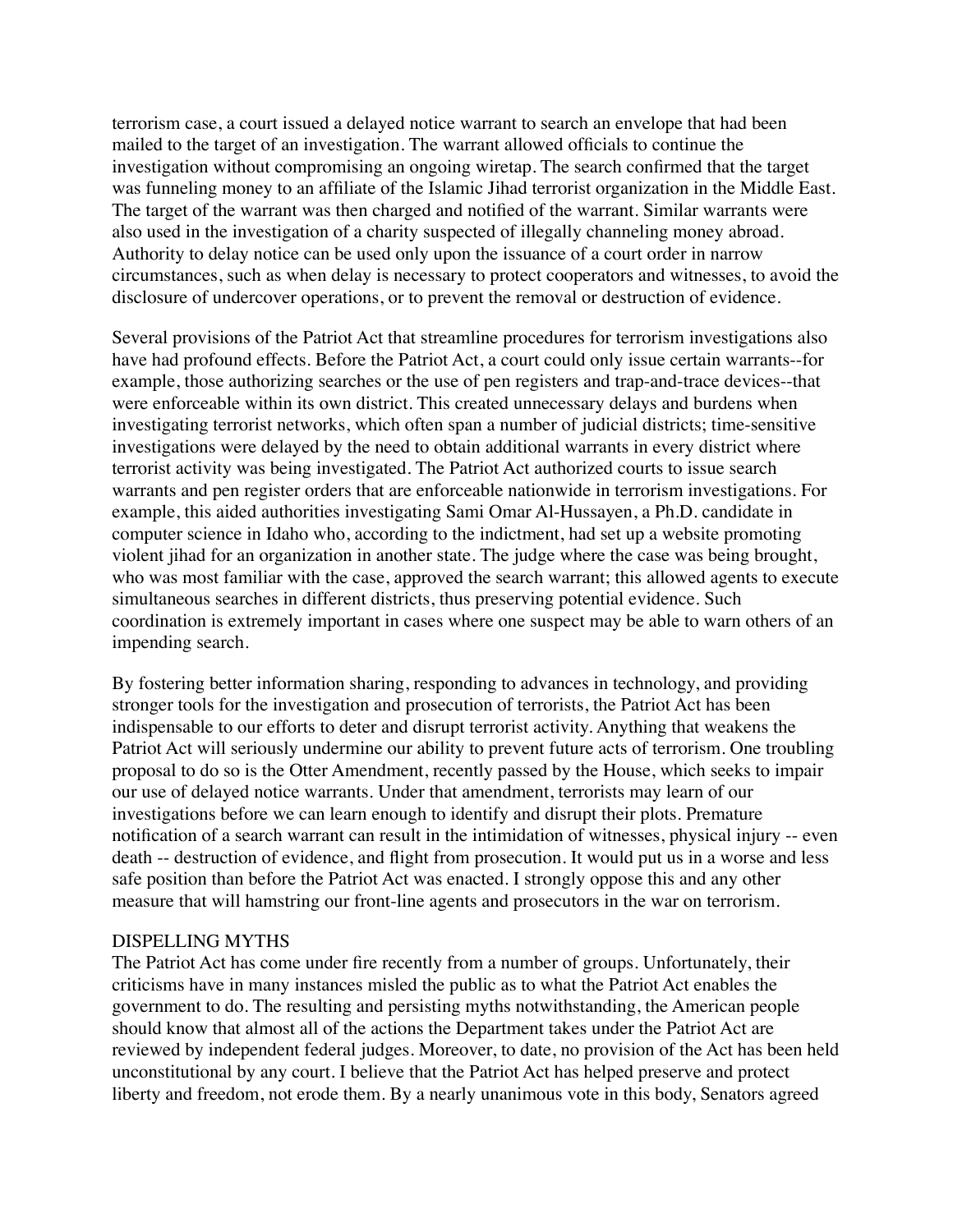that these new enhancements are critical to the war on terrorism, and that they respect civil liberties.

## The Library Issue

As you know, several groups including the ACLU, have claimed that Section 215 of the Patriot Act allows the government to investigate the library habits of ordinary citizens. This misinformation has apparently led a number of librarians to warn patrons needlessly of possible government monitoring. This overreaction has only led to further public confusion and misunderstanding about the scope of the Patriot Act.

The suggestion that federal agents are snooping on innocent citizens' reading habits is inflammatory and simply untrue. First, the Patriot Act explicitly protects Americans' First Amendment rights by providing that an investigation may not be conducted "of a United States person solely upon the basis of activities protected by the first amendment to the Constitution of the United States." Second, terrorism investigators have no interest in the reading habits of ordinary Americans. As the Attorney General pointed out recently, as of September 18, 2003, this provision had never been used. The House Judiciary Committee also concluded in its October 17, 2002, press release that its "review of classified information related to FISA orders for tangible records, such as library records, has not given rise to any concern that the [government's] authority is being misused or abused."

But historically, terrorists and spies have used libraries to plan and carry out activities that threaten our national security. For example, Brian Patrick Regan, who was convicted last February of offering to sell U.S. intelligence information to Iraq and China, used a computer at a local public library to look up addresses for Iraqi and Libyan embassies overseas. Similarly, in a recent domestic terrorism criminal case, a grand jury served a subpoena on a bookseller to obtain records showing that a suspect had bought a book giving instructions on how to build a particularly unusual detonator that had been used in several bombings. This was important evidence identifying the suspect as the bomber. We should not allow libraries or any other businesses to become safe havens for terrorist planning, financing, or communication. The Patriot Act ensures that business records can be obtained in a national security investigation with the approval of a federal judge. Under the Patriot Act, the government can now ask a federal court to order production of the same type of records available through grand jury subpoenas, but only after the government shows that the records are sought for an authorized foreign intelligence investigation or to protect against international terrorism or clandestine intelligence activities. Moreover, Congress also exercises careful and ongoing oversight: Every six months, the Attorney General must "fully inform" Congress of how Section 215 has been used.

## Foreign Intelligence Information

Critics have also attacked Section 218 of the Act, which allows the use of surveillance under FISA whenever a significant purpose of the investigation is foreign intelligence collection. Critics have suggested that pursuant to Section 218, the FBI may now conduct a secret search or secretly record telephone conversations without a showing of probable cause. This characterization of the Act is misleading.

Section 218 was passed to ensure an integrated investigation of terrorist activity by intelligence and law enforcement agents. As I described earlier, before the Patriot Act, a perceived "wall"